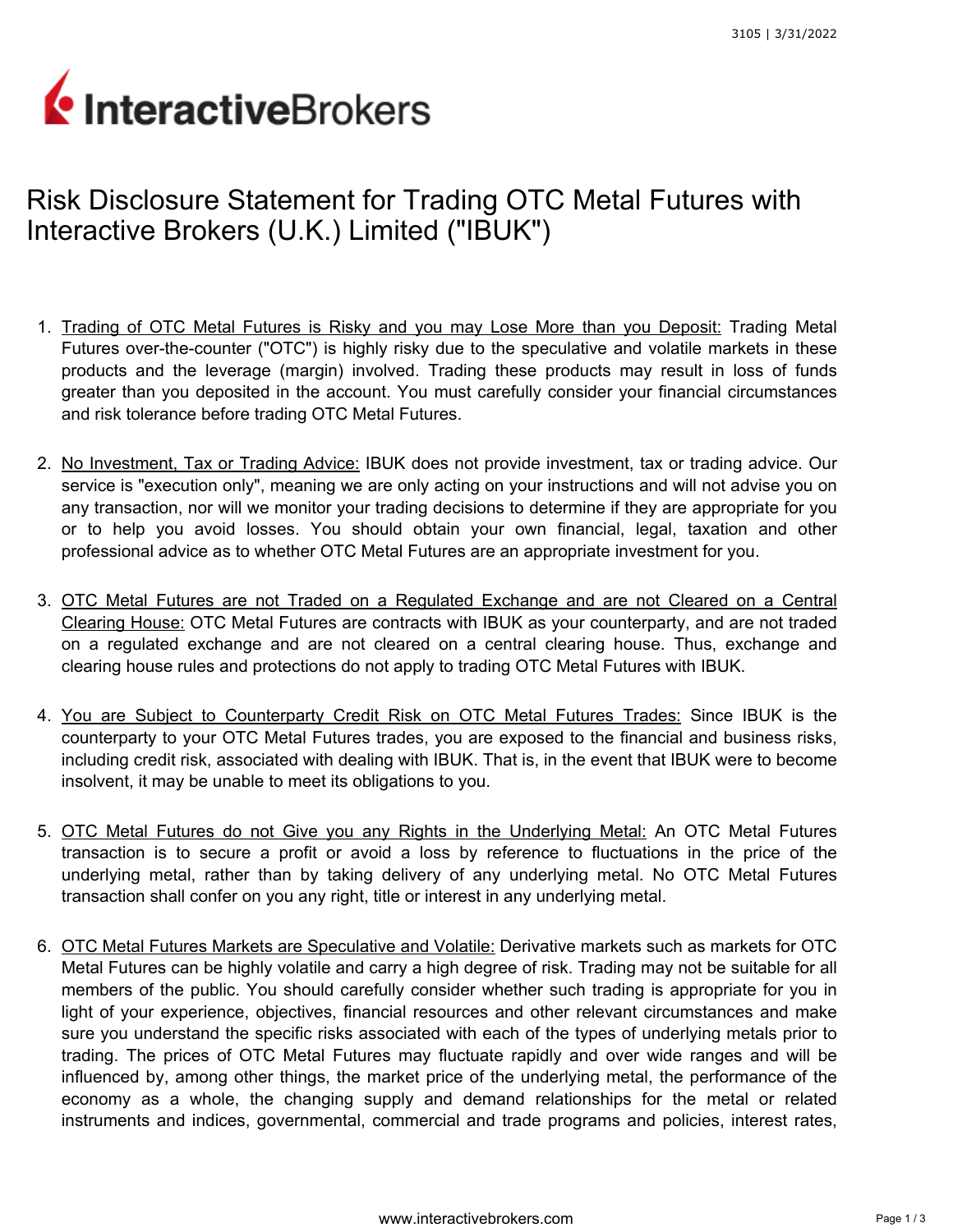national and international political and economic events and the prevailing psychological characteristics of the relevant marketplace.

- 7. Example of Leverage and Margin Losses on OTC Metal Futures: Using leverage or margin means that you may lose more than you have actually deposited in your account if the price of the OTC Metal Future moves significantly against you. For example, if you purchase a position in an OTC Metal Future at a cost of £100,000, and if IBUK's margin requirement ("Margin Requirement") is 10%, you will be required to deposit £10,000 as margin. If the value of the OTC Metal Future position then drops to £80,000, you will have lost your original £10,000 deposit, plus an additional £10,000, which you will be required to pay to IBUK (this excludes commissions and other charges).
- 8. **IBUK has the Right to Liquidate your Positions Without Notice in the Event of a Margin Deficiency:** You must monitor your account so that at all times the account contains sufficient equity to meet IBUK's Margin Requirements. IBUK does not have to notify you of any failure to meet Margin Requirements prior to IBUK exercising its rights under its Agreement with you, including but not limited to its right to liquidate positions in your account(s). Unlike the practice of some other brokers and dealers who allow "grace periods" for margin compliance, IBUK generally will not issue margin calls; generally will not allow a grace period for you to meet intraday or other margin deficiencies; and is authorised to liquidate account positions immediately in order to satisfy Margin Requirements, without prior notice.

You cannot assume that IBUK's general policy to liquidate positions with a margin deficiency will prevent you from losing more than you have deposited with IBUK. Among other things, markets may "gap" overnight and IBUK may not be able to close out a position at a price that would avoid losses greater than your margin deposit. Likewise, IBUK may in its sole discretion delay or decide not to liquidate a position with a margin deficit. If you wish to avoid further losses on any OTC Metal Future position, you must close out the position yourself and not rely on IBUK to do so.

- 9. IBUK has the Right to Change or Increase its Margin Requirements at any Time: In order to protect the firm and all of our clients, IBUK may modify Margin Requirements for any or all clients for any open or new positions at any time, in IBUK's sole discretion. If we increase our margin requirements, it may prevent you from adding positions or hedging existing positions if you have insufficient equity. If margin requirements increase on your existing OTC Metal Futures, you will have to deposit additional equity in advance or your positions may be liquidated as described in Section 8 above.
- 10. OTC Metal Futures Carry Liquidity Risk: IBUK is not obligated to provide quotes for any OTC Metal Futures at any time, and IBUK does not guarantee the continuous availability of quotations or trading for any OTC Metal Future. IBUK may in its sole discretion cease quoting OTC Metal Futures and/or cease entering new OTC Metal Future transactions at any time based on lack of market data, halts or suspensions or errors or illiquidity or volatility in the market for the underlying metal, IBUK's own risk or profit parameters, technical errors, communication problems, market or political or economic or governmental events, acts of God or nature, or for other reasons.
- 11. You will Pay Commissions and Spreads Among other Costs of Trading OTC Metal Futures: IBUK will charge a commission on your OTC Metal Future trades in the amount specified on the IBUK website. IBUK, and/or its affiliates or third parties with or through whom IBUK may hedge or effect its OTC Metal Futures trade, may also earn a " bid-ask spread" on the OTC Metal Futures transaction (meaning that you may pay a higher price to enter into the OTC Metal Future or receive a lower price to close the OTC Metal Future compared to the market prices for the future on the underlying metal or